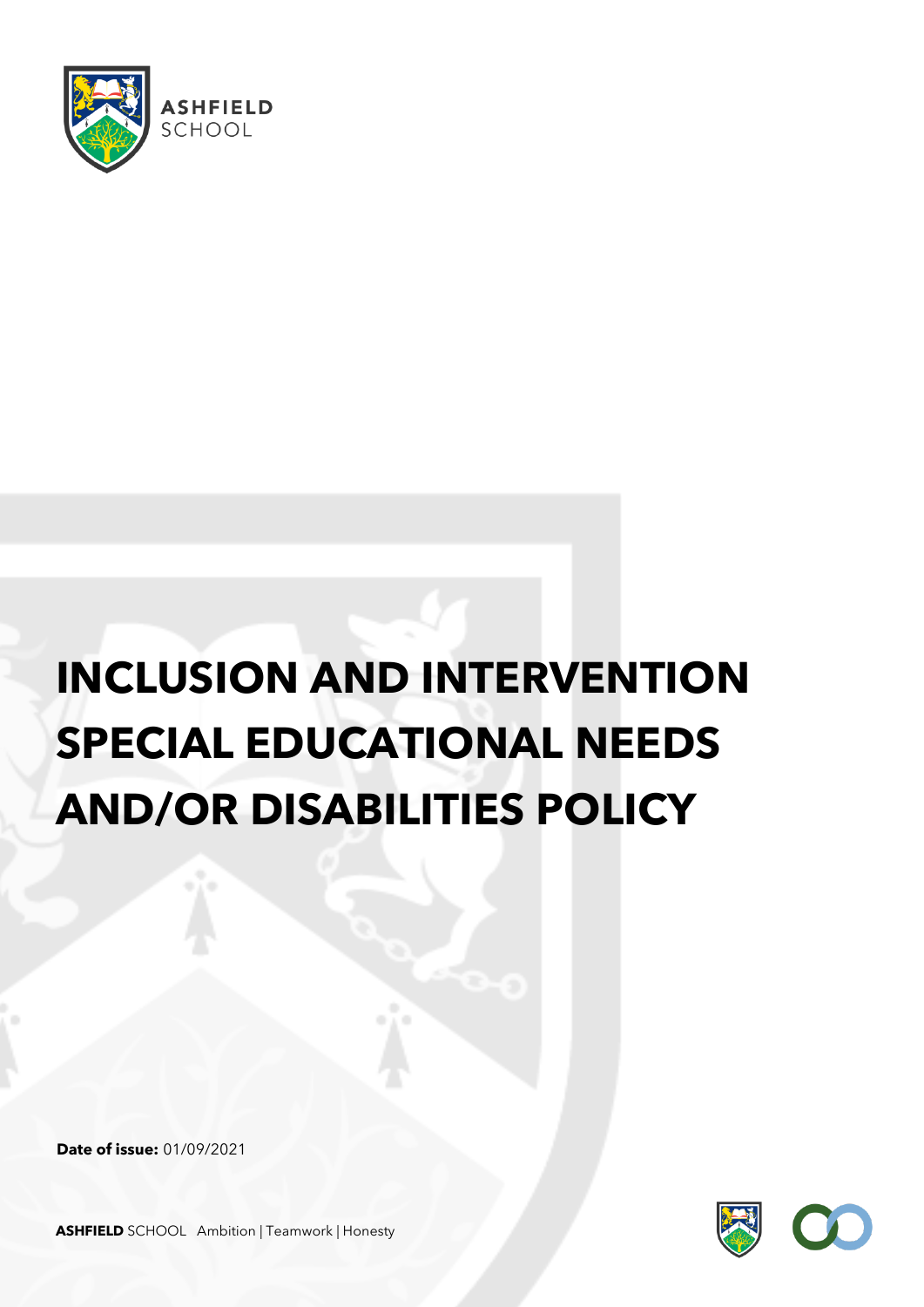## **Ashfield school SEND Policy**

### **Contents:**

| 1. | Aims and Objectives                                                                                | 4  |
|----|----------------------------------------------------------------------------------------------------|----|
| 2. | Responsibility for the coordination of SEND provision                                              | 4  |
| 3. | Arrangements for coordinating SEND provision                                                       | 5  |
| 4. | Admission arrangements                                                                             | 5  |
| 5. | Specialist SEND provision                                                                          | 6  |
| 6. | Facilities for pupils with SEND                                                                    | 6  |
| 7. | Allocation of resources for pupils with SEND                                                       | 7  |
| 8. | Identification of pupils' needs                                                                    | 7  |
|    | 9. Access to the curriculum, information and associated services                                   | 10 |
|    | 10. Inclusion of pupils with SEND                                                                  | 11 |
|    | 11. Evaluating the success of provision                                                            | 11 |
|    | 12. Complaints procedure                                                                           | 11 |
|    | 13. In service training                                                                            | 11 |
|    | 14. Links to support services                                                                      | 12 |
|    | 15. Working in partnership with parents                                                            | 12 |
|    | 16. Links with other schools                                                                       | 12 |
|    | 17. Links with other agencies and voluntary organisations                                          | 13 |
|    | 18. School re-opening and SEND Provision                                                           | 13 |
|    | 19. Appendix 1<br>Education Endownment Foundation - Special Educational Needs in Mainstream School | 14 |

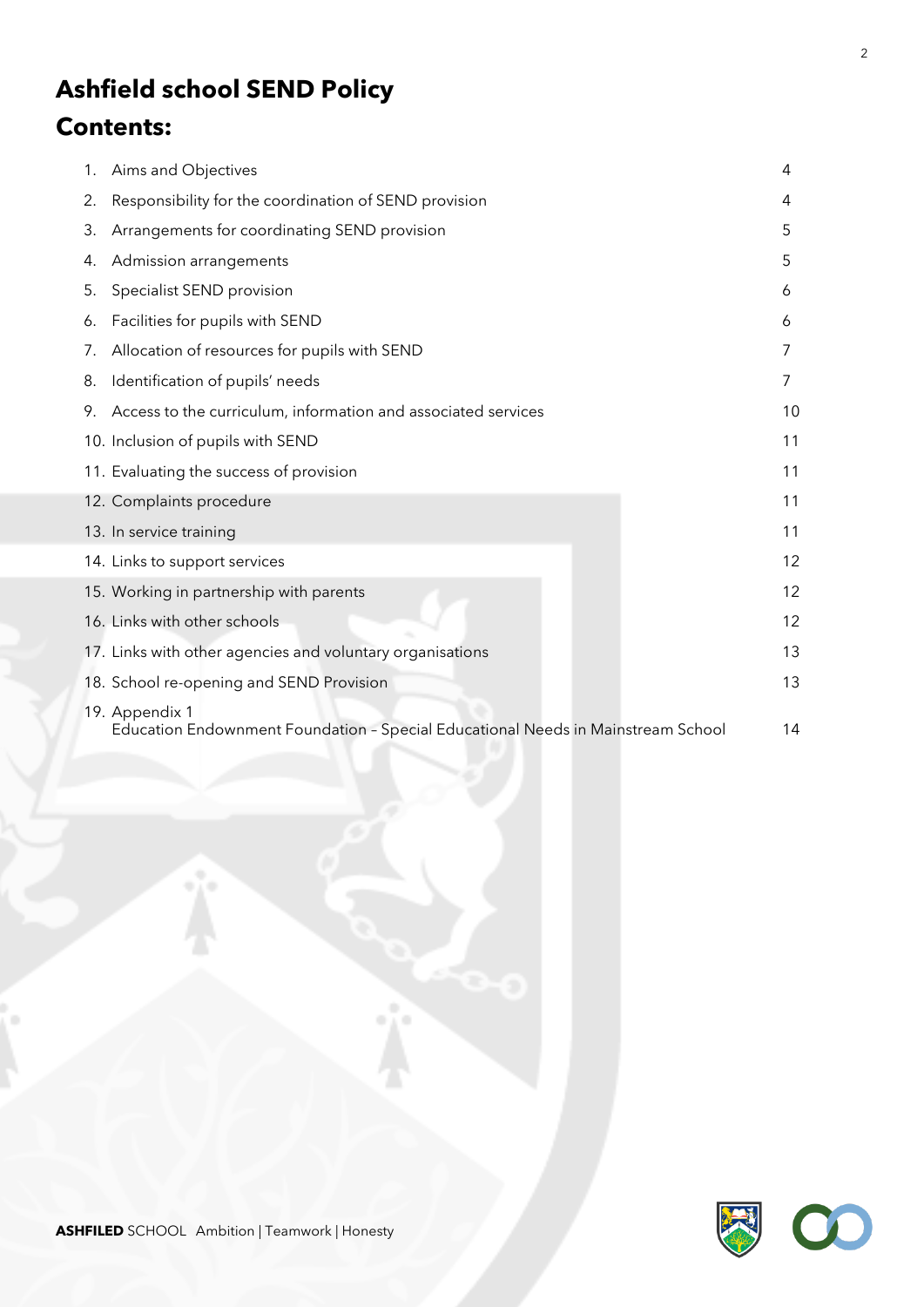### **Ashfield School Inclusion and SEND Policy**

#### **Definitions of special educational needs and/or Disability (SEND) taken from section 20 of the Children and Families Act 2014.**

A child or young person has SEN if they have a learning difficulty or disability, which calls for special educational provision to be made for them. A child of compulsory school age or a young person has a learning difficulty or disability if they:

a) Have a significantly greater difficulty in learning than the majority of others of the same age; or

\_\_\_\_\_\_\_\_\_\_\_\_\_\_\_\_\_\_\_\_\_\_\_\_\_\_\_\_\_\_\_\_\_\_\_\_\_\_\_\_\_\_\_\_\_\_\_\_\_\_\_\_\_\_\_\_\_\_\_\_\_\_\_\_\_\_\_\_\_\_\_\_\_\_\_\_

b) Have a disability, which prevents or hinders them from making use of educational facilities of a kind generally provided for others of the same age in mainstream schools or mainstream post-16 institutions.

A child under compulsory school age has special educational needs if they fall within the definition at (a) or (b) above or would do so if special educational provision was not made for them.

Children must not be regarded as having a learning difficulty solely because the language or form of language of their home is different from the language in which they will be taught.

The government reformed the way in which provision and support is made for children and young people with special educational needs and/or disabilities in England. New legislation (The Children and Families Act 2014) enacted on the 13th March came into force from the 1st September 2014. A new SEN Code of Practice also accompanies this legislation.

More details about the reforms and the SEN Code of Practice can be found on the Department for Education's website:

#### [www.education.gov.uk/schools/pupilsupport/sen](http://www.education.gov.uk/schools/pupilsupport/sen)

One significant change arising from the reforms is that Statements of Special Educational Needs, for those children with the most complex needs, have now been replaced with a new Education, Health and Care (EHC) Plan. These plans are being supported by an Education, Health and Care Plan Pathway. You can view an animation describing this new pathway on Nottinghamshire's SEND Local Offer website:

#### [www.nottinghamshire.sendlocaloffer.org.uk](http://www.nottinghamshire.sendlocaloffer.org.uk/)

The SEND Local Offer is a resource which is designed to support children and young people with special educational needs and/or disabilities and their families. It describes the services and provision that are available both to those families in Nottinghamshire that have an Education, Health and Care Plan and those who do not have a plan, but still experience some form of special educational need. The SEND Local Offer includes information about public services across education, health and social care, as well as those provided by the private, voluntary and community sectors

### **1. The SEND & Inclusion Aims and objectives of the School**

We aim to provide every child with access to a broad and balanced education. This includes the National Curriculum in line with the Special Educational Needs and/or Disabilities Code of Practice.

#### **Our school aims are:**

- To identify and provide for pupils who have special educational needs and/or disabilities or additional needs.
- To work within the guidance provided in the SEND Code of Practice 2014.
- To operate a 'whole pupil, whole school' approach to the management and provision of support for special educational needs and/or disabilities.
- To ensure that parent/ carers of pupils with SEND are supported and informed of their child's progress and attainment.
- To ensure all pupils reach their potential.

#### **Objectives**

• To ensure all pupils requiring SEND provision are identified as early as possible in their scho

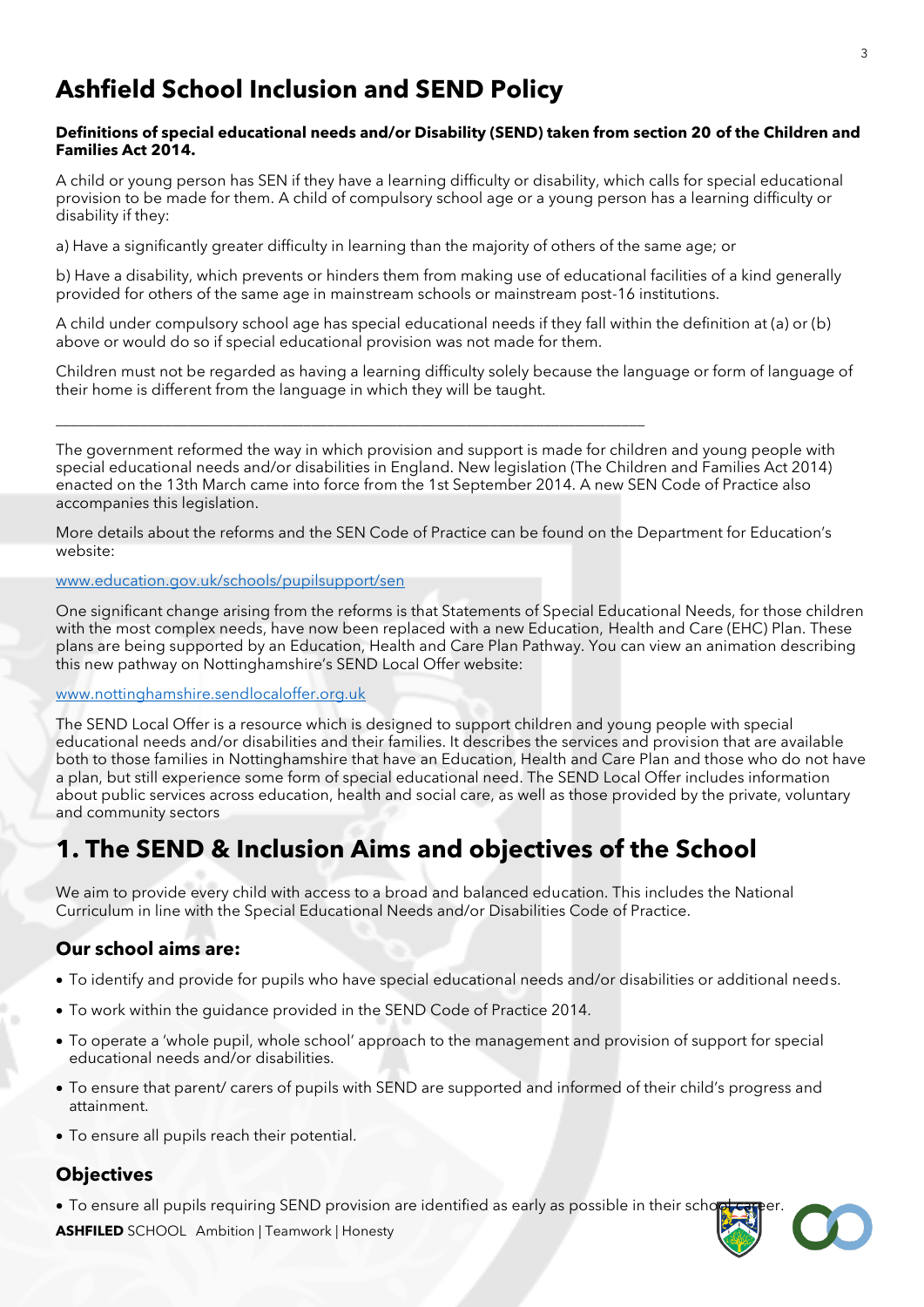- **Monitor the progress of all pupils** in order to aid the identification of pupils with SEND. Continuous monitoring of those pupils with SEND by their teachers will help to ensure that they are able to reach their full potential.
- **Make appropriate provision to overcome all barriers to learning and ensure pupils with SEND have access to the National Curriculum**. This will be co-ordinated by the SENCo, Head of SEN, Head of Faculties and Achievement Leaders for each year group. Pupil progress will be carefully monitored and regularly reviewed in order to ensure that aspirational targets are set and reasonable adjustments are in place to meet pupils' needs.
- **Work with parents** to gain a better understanding of their child and involve them in all stages of their child's education. This includes supporting them in terms of understanding SEND procedures and practices, providing grade runs on their child's progress, and providing information on the provisions for pupils within the school as a whole and the effectiveness of the SEND policy and the school's SEND practice.
- **Work with and in support of outside agencies** when the pupils' needs cannot be met by the school alone.
- **Create a school environment where pupils feel safe to voice their opinions of their own needs.** This means providing meetings between teachers and support staff and monitoring the progress of all pupils. Pupil participation is a right. This will be reflected in decision-making but also encouraged through wider opportunities for participation in school life.

### **2. Responsibility for the coordination of SEND provision**

The SEND team of the school comprises:

- Head Teacher; John Maher
- SENCo; Sharon Mcara
- Head of SEN; Karen Braithwaite
- A team of staff who work within inclusion and around the school supporting children with a range of needs.

Faculty Learning and Progress Assistants (LPA's).

### **3. Arrangements for coordinating SEND provision**

The SENCo and Head of SEN will hold details of all SEND support records including transition profiles, SEND profiles, record of involvements and targets from grade runs.

All staff can access:

- The Ashfield School SEND Policy.
- Details on the School Information Management System (SIMS) relating to all individual pupils needs, including K – SEN Support, E – Education Health and Care Plan and M – Monitoring.
- Guidance on identification in the Code of Practice (SEND Support and pupils with Education, Health and Care Plans).
- Information on individual pupils' special educational needs and/or disabilities.
- Practical advice, teaching strategies, and information about types of special educational needs and disabilities.
- Information on current legislation and SEND provision on the shared drive.
- Information available through Nottinghamshire's SEND Local Offer through a link on the staff portal.

This information is accessible to all staff and parents in a clear summary version in order to aid the effective coordination of the school's SEND provision. In this way, every staff member will have complete and up-to-date information about all pupils with special needs and/or disabilities and their requirements, which will enable them to provide for the individual needs of all pupils within their lessons.

### **4. Admission arrangements**

The admission arrangements for *all* pupils are in accordance with national legislation, including the Equality Act 2010*.* This includes children with any level of SEND, those with Education, Health and Care Plans and those without.

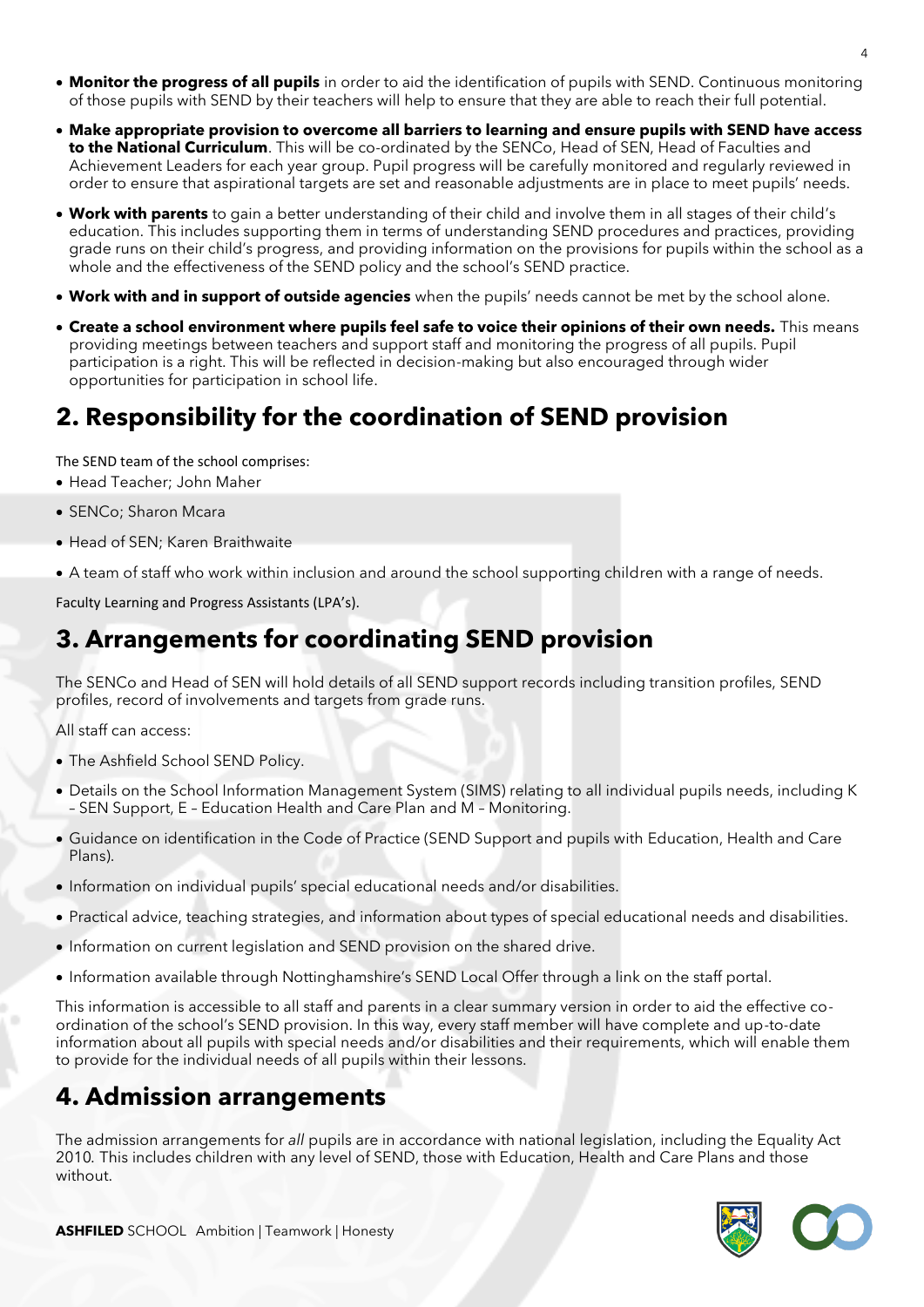#### **Special Circumstances**

Consideration will be given to applicants who can establish exceptional medical, social or humanitarian grounds (e.g. a learning, behavioural or mobility difficulty which calls for special educational provision) relating to the child or to the circumstances of the family. Supporting written evidence from a doctor, social worker or other relevant professional must be provided at the time of application, together with details of the particular reasons why it is considered that Ashfield School is the most suitable school and the difficulties that would be caused if the child had to attend another school. Each case will be considered on its merits and the Governing Body may seek any independent specialist advice deemed necessary. Special circumstances may take precedence over all.

**Note**: If applications exceed the number of places available, the school will operate a waiting list in which priority for places will be given on the basis of the above criteria. The child's place on the waiting list may go up or down depending on whether places become available or if late or mid-term applications are received. The Governors of the school, in partnership with the Local Authority, will administer the waiting list for the duration of the coordinated admissions scheme. Once the co-ordinated scheme is closed, the waiting list will remain open but will be administered by the Governors of the school for one year.

### **5. Specialist SEND provision**

Ashfield School is able to support a number of pupils with different levels of Special Educational Needs and/or Disabilities.

The Inclusion and Intervention Team comprises of the SENCo (Miss McAra), Head of SEN (Mrs Braithwaite), plus 7 Coordinators responsible for:

- **Coordinator of Individual Needs interventions linked to Cognition and Learning (Dyslexia/EAL/Moderate Learning Difficulties)**
- **Coordinator of pupils who have a diagnosis of Autism and Communication and Interaction difficulties**
- **Coordinator responsible for pupils with Physical and/or Sensory needs**
- **Coordinator of the Bridging Room (for pupils with Social Emotional Mental Health difficulties or in need of reintegration due to Anxious Related Non Attendance)**
- **Support Intervention and ADHD Support Coordinator**
- **Enrichment Coordinator for individualised timetables**
- **Ashfield Response Curriculum Lead (for students with SEMH difficulties who are unable to access mainstream school).**

#### **A TLR Holder responsible for the coordination of The 'Lit Programme' linked to The Hackney Learning Trust.**

#### **A Children in Care Welfare Officer.**

#### **A team of Learning Progress Assistants and Learning Mentors.**

We are committed to whole school inclusion. For more information on our provision for inclusion see section **10.**

### **6. Facilities for pupils with SEND**

The school has a range of specialist SEND facilities in place. These are:

- A Learning mentor/bridging room
- Three literacy classrooms
- A classroom for anxious learners with an adjoining sensory room
- A comfortable learning room- specifically for our students who have a physically disability to undertake bespoke exercise programmes, with a disabled toilet and changing area
- A full time school counsellor with a specially designed room

The school is a wheelchair friendly site including ramps and lifts.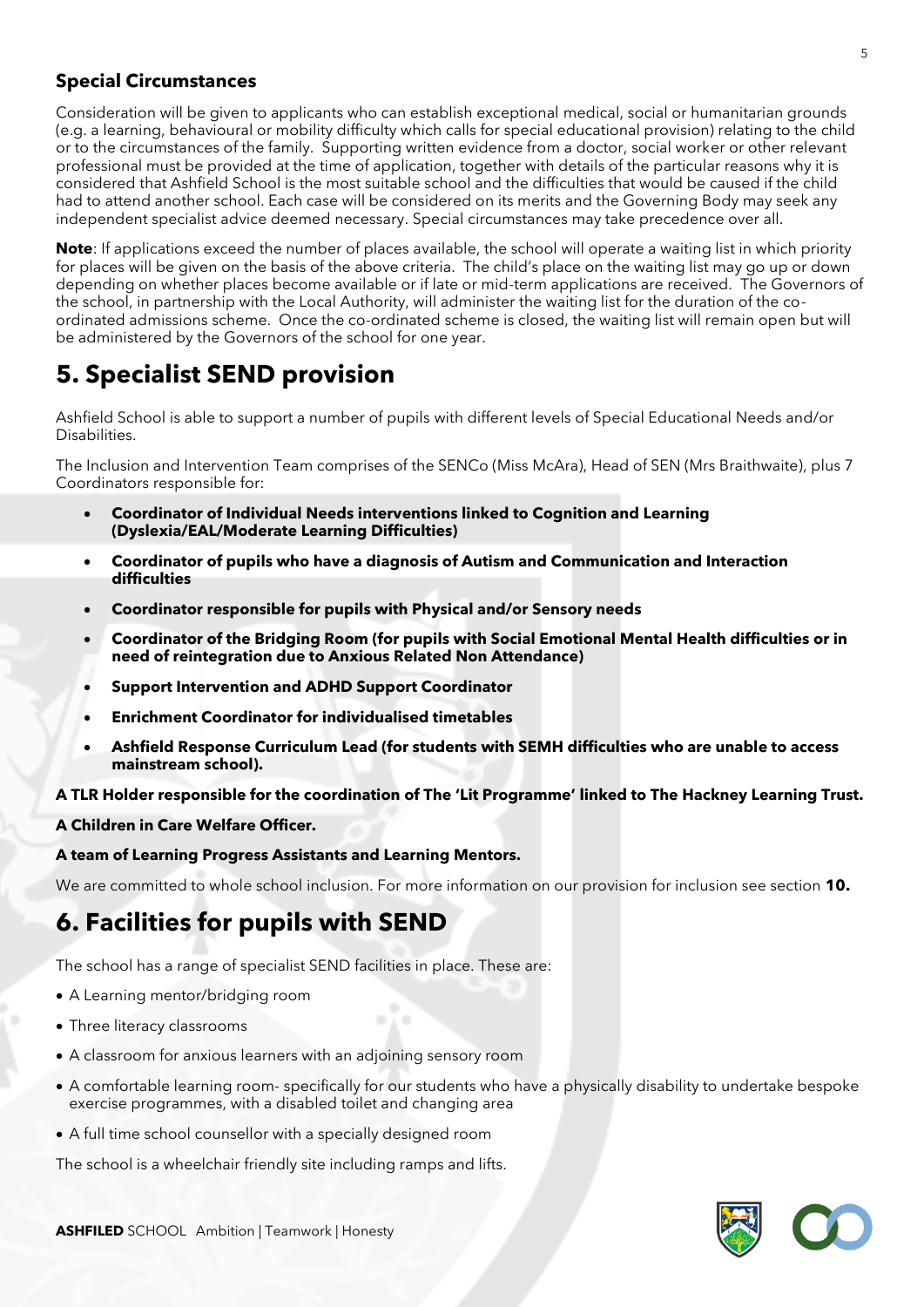### **7. Allocation of resources for pupils with SEND**

All pupils with SEND will have access to Element 1 and 2 of a school's budget which equates to £4,073 for a KS3 pupil and £4,976 for KS4. Some pupils with SEND may access additional funding. This additional funding might be from a budget which is devolved to and moderated by the Family of Schools. (The Family of Schools comprises of a secondary school and its 7 feeder primary schools). For those with the most complex needs, additional funding is retained by the local authority. This is accessed through the Family of Schools. The Family SENCo will refer individual applications to a multi-agency panel, which is administered by the Local Authority, who will determine whether the level and complexity of need meets the threshold for this funding.

Where students have specified hours allocated by the High Level of Additional Family Needs Funding received from Nottinghamshire LEA, then these are fully met/used, in the deployment of Learning Progress Assistants (LPA's) and relevant interventions to meet the needs of the pupil.

The Inclusion Team is well resourced in terms of teaching and support materials and equipment of various types.

### **8. Identification of pupils needs**

#### **Identification**

See definition of Special Educational Needs and/or Disability at the start of the policy.

We recognise that many pupils will have individual needs at some time during their school life. In implementing this policy, we believe pupils will be helped to overcome their difficulties.

#### **Early Identification**

Early identification, assessment and provision for any student with SEND is very important because it can:

- minimise the difficulties that a student is experiencing;
- maximise the likely positive response of the student;
- allow for a temporary learning difficulty to be overcome and for future learning to be unaffected.
- lead to positive outcomes.

Assessment is a continuing process that can identify pupils who may have special

educational needs. The school will measure children's progress by referring to:

- evidence from performance data
- teacher concern, observation and assessment
- their performance against the level descriptions within the National Curriculum at the end of a key stage
- their progress against the objectives specified in the National Literacy and

Numeracy Strategy Frameworks

• standardised screening or assessment tools

Students identified will receive an individual assessment as soon as is practicable. Following this assessment, a decision will be made as to the appropriateness and level of intervention needed.

Annual Reviews take place for all students with an Education Health and Care Plan (EHCP).

Multi agency meetings are held as appropriate with the relevant external agencies involved.

#### **A graduated approach:**

#### **Quality First Teaching**

a) Any pupils who are falling significantly outside of the range of expected academic achievement in line with predicted performance indicators and grade boundaries will be monitored.

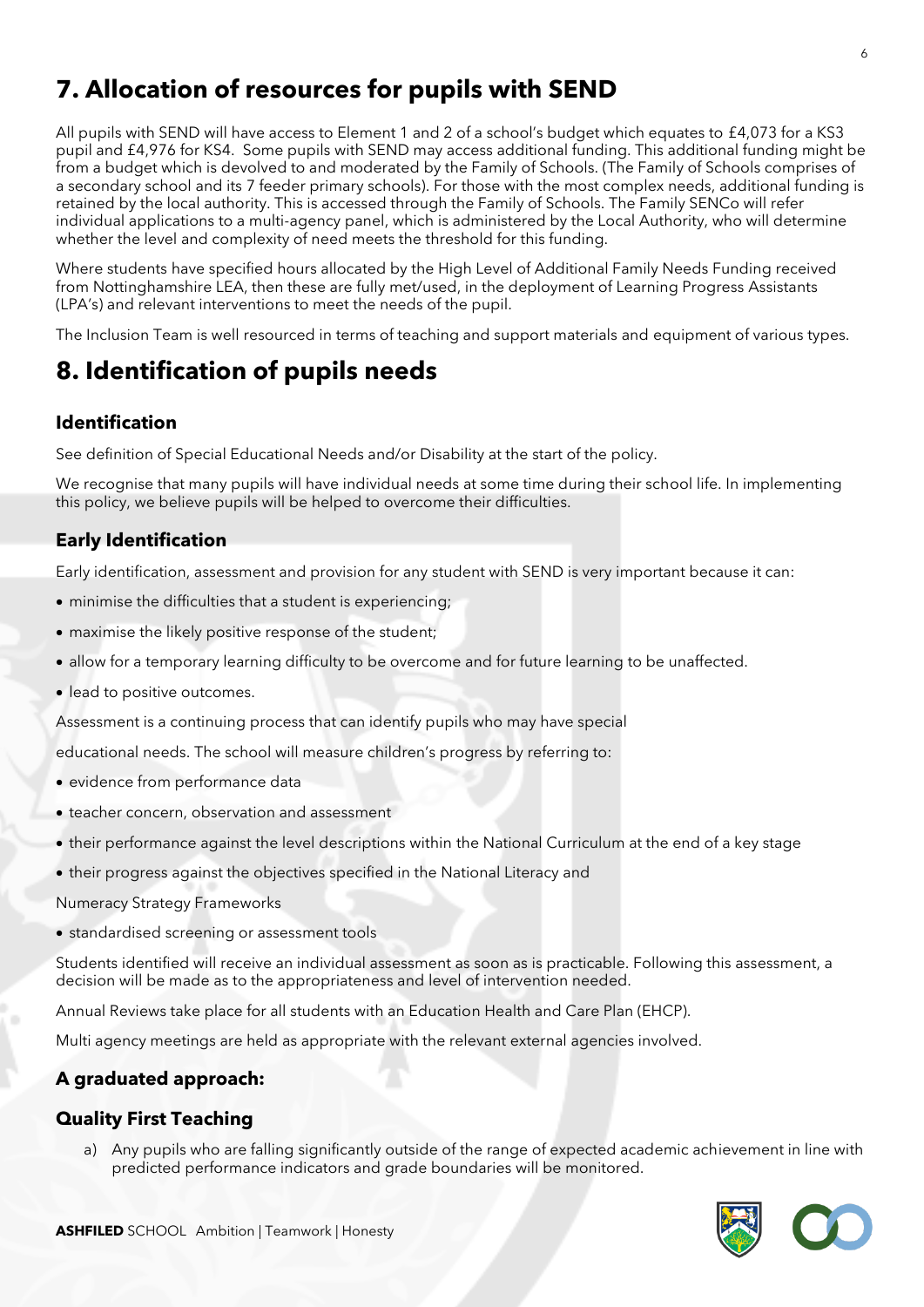- b) Once a pupil has been identified as *possibly* having SEND they will be closely monitored by staff in order to gauge their level of learning and possible difficulties.
- c) The child's class teacher will take steps to provide differentiated learning opportunities that will aid the pupil's academic progression and enable the teacher to better understand the provision and teaching strategies that needs to be applied. (See appendix 1)
- d) The SENCo will be consulted as needed for support and advice and may wish to observe the pupil in class.
- e) Through (b) and (d) it can be determined which level of provision the child will need going forward.
- f) If a pupil has recently been removed from the SEND register they may also fall into this category as continued monitoring will be necessary.
- g) Parents will be informed fully of every stage of their child's development and the circumstances under which they are being monitored. They are encouraged to share information and knowledge with the school.
- h) The child is formally recorded by the school as being 'Monitored' due to concern by parent or teacher but this does not place the child on the school's SEND register. It is recorded by the school as an aid to further progression and for future reference.
- i) Tutor evenings, Grade Runs and Parents evenings are used to monitor and assess the progress being made by all pupils.

#### **SEND Support**

Where it is determined that a pupil does have SEND, parents will be formally advised of this decision. The aim of formally identifying a pupil with SEND is to help school ensure that effective provision is put in place and so remove barriers to learning. The support provided consists of a four-part process:

- Assess
- Plan
- $\bullet$  Do
- Review

This is an ongoing cycle to enable the provision to be refined and revised as the understanding of the needs of the pupil grows. This cycle enables the identification of those interventions which are the most effective in supporting the pupil to achieve good progress and outcomes.

#### **Assess**

Assessment of needs starts with a whole school approach that quickly identifies where a student is not making adequate progress despite high quality teaching.

Assessment involves analysing teacher's assessment and experience of the student, together with progress, attainment and behaviour. Comparison will also be made with peers. Parents and the students own views are vital. Advice will also be requested where necessary from external support services; after obtaining parental consent.

This analysis will require regular review to ensure that support and intervention is matched to need, that barriers to learning are clearly identified and being overcome and that the interventions being used are developing and evolving as required. Where external support staff are already involved; their work will help inform the assessment of need. Where they are not involved they may be contacted following discussion and agreement from parents.

#### **Plan**

**Do** 

Once the need for SEND support has been identified; the first step is to ensure high-quality teaching that is differentiated for individual needs is in place.

Planning involves consultation with teachers, Achievement Leaders, inclusion staff and parents to agree to the intervention and support required.

All those working with the student, will be informed of their individual needs, the support being provided, any strategies that are to be adopted and the outcomes they are aiming for.

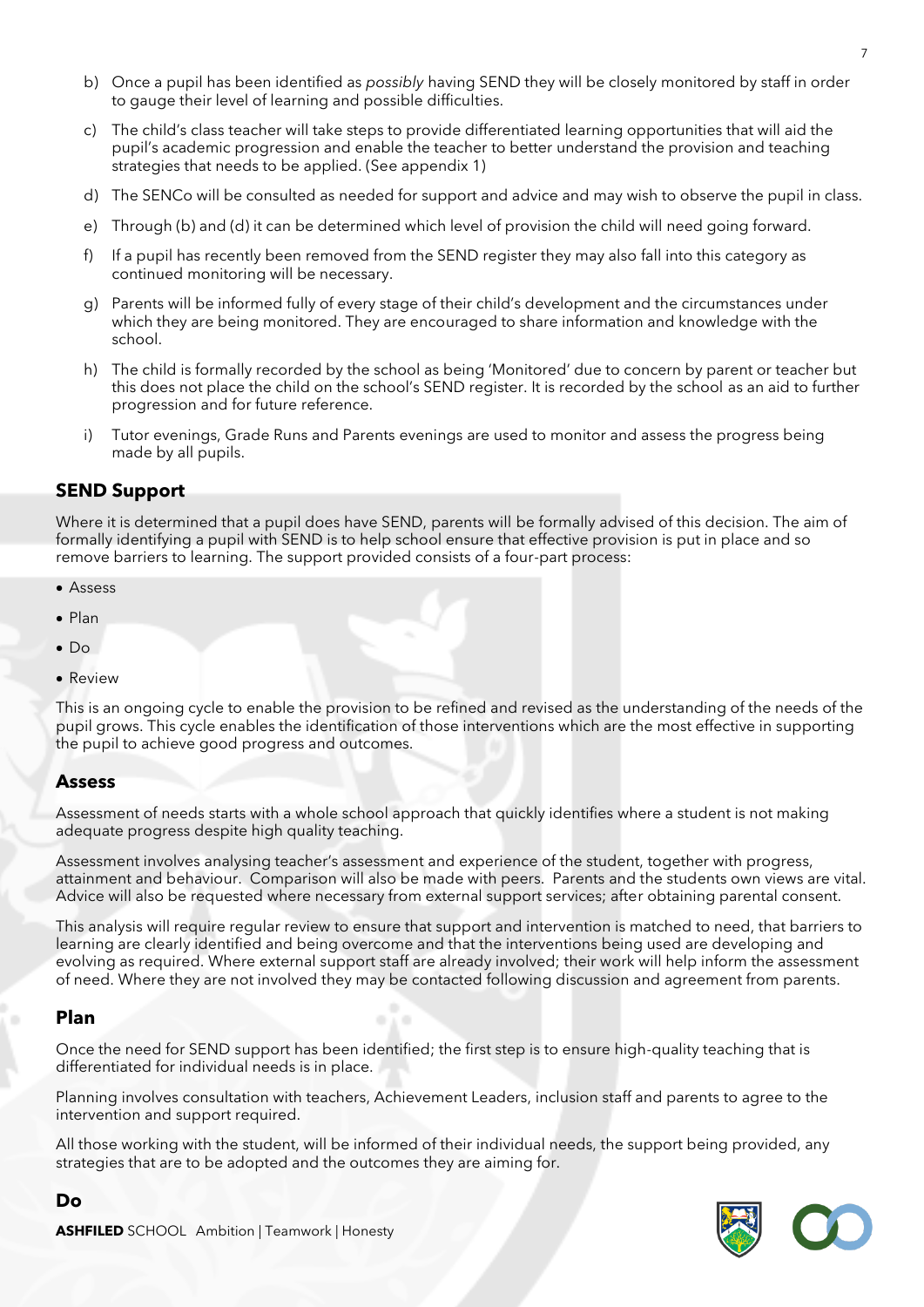The SEND Code of Practice places the teacher at the centre of responsibility for working with **all** students. They will retain responsibility even where the interventions may involve group or one-to-one teaching away from the main class /subject teacher. They will work closely with Learning Progress Assistants and /or relevant specialist staff to plan and assess the impact of support and interventions and links with classroom teaching.

#### **Review**

Reviews will be undertaken in line with agreed dates. The review process will evaluate the impact and quality of the support and interventions. It will also take account of the views of the pupil and their parents.

Parents will be provided with clear information about the impact of support to enable them to be involved in planning the next steps.

#### **Referral for an Education, Health and Care Plan**

If a child has lifelong or significant difficulties they may undergo a Statutory Assessment Process which is requested by the school but can be requested by a parent in consultation with the SENCo. This will occur where the complexity of need or a lack of clarity around the needs of the child are such that a multi-agency approach to assessing that need, to planning provision and identifying resources, is required.

The decision to make a referral for an EHC Plan will be taken at a progress review.

The application for an Education, Health and Care Plan will combine information from a variety of sources including:

- Parents
- Teachers
- Inclusion staff
- SENCo
- Social Care
- Health professionals

Information will be gathered relating to the current provision provided, action points that have been taken, and the preliminary outcomes of targets set. A decision will be made by a group of people from education, health and social care about whether or the child is eligible for an EHC Plan. Parents have the right to appeal against a decision not to initiate a statutory assessment leading to an EHC Plan.

Further information about EHC Plans can found via the SEND Local Offer:

[www.nottinghamshire.sendlocaloffer.org.uk](http://www.nottinghamshire.sendlocaloffer.org.uk/)

or by speaking to the Assessment Team from the Integrated Children's Disability Service (ICDS) on:

#### **0115 804 1275**

or by contacting Ask Us Nottinghamshire (formally the Parent Partnership Service) on:

#### **0800 121 7772**

#### *Education, Health and Care Plans [EHC Plan]*

- a. Following Statutory Assessment, an EHC Plan will be provided by Nottinghamshire County Council, if it is decided that the child's needs are not being met by the support that is ordinarily available. The school and the child's parents will be involved in developing and producing the plan.
- b. Parents have the right to appeal against the content of the EHC Plan. They may also appeal against the school named in the Plan if it differs from their preferred choice.
- c. Once the EHC Plan has been completed and agreed, it will be kept as part of the pupil's formal record and reviewed at least annually by staff, parents and the pupil. The annual review enables provision for the pupil to be evaluated and, where appropriate, for changes to be put in place, for example, reducing or increasing levels of support.

### **9. Access to the curriculum, information and associated services**



8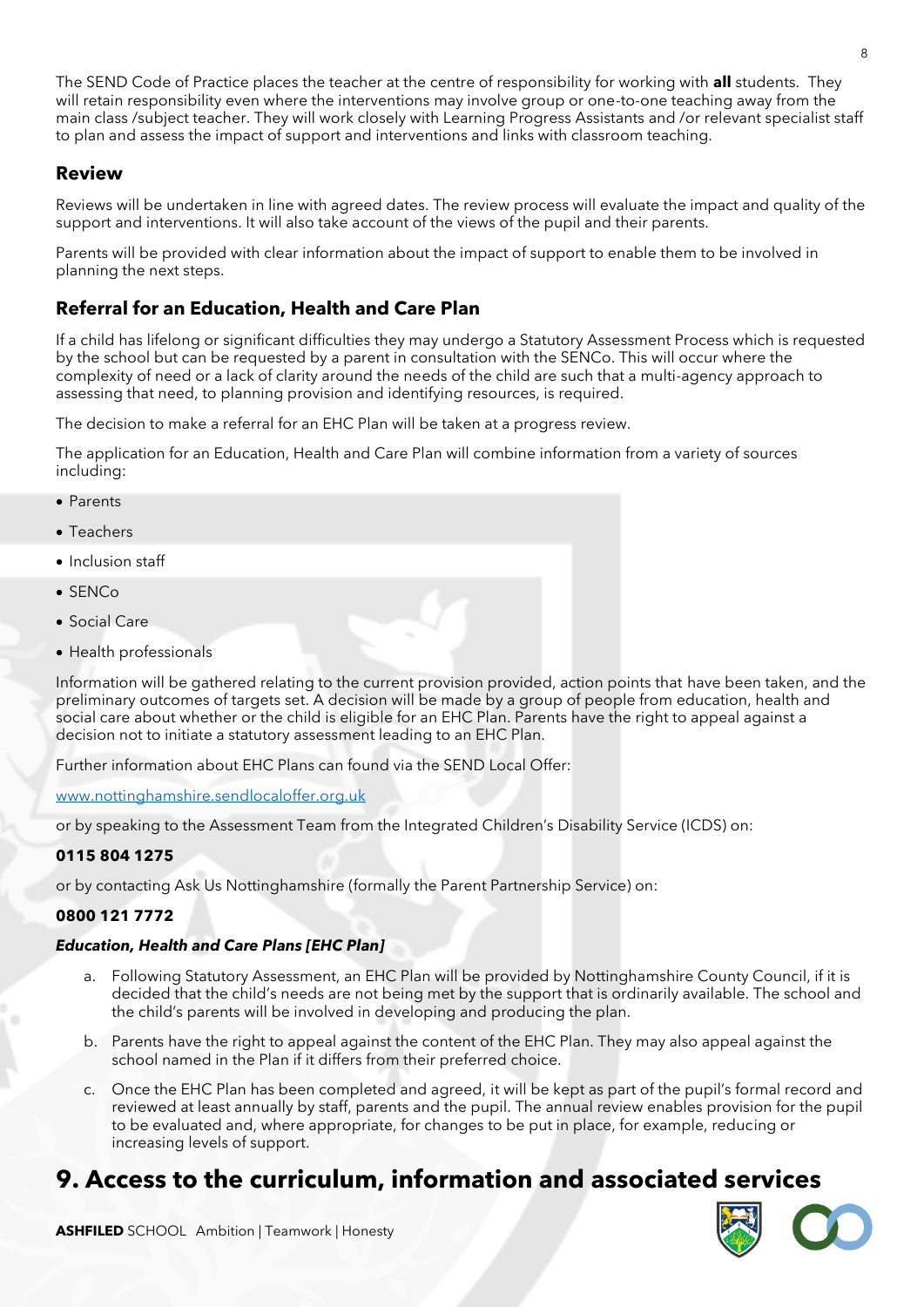Pupils with SEND will be given access to the curriculum through the SEND provision provided by the school as is necessary, as far as possible, in line with the wishes of their parents and the needs of the individual.

Every effort will be made to educate pupils with SEND alongside their peers in a mainstream classroom setting. Where this is not possible, the SENCo will consult with the child's parents for other flexible arrangements to be made.

All students have access to a broad, balanced and relevant curriculum. The school will develop the curriculum over a 2 week (10 day) timetable consisting of 5 lessons of 60 minutes per day.

The school helps to support students in a variety of ways, its primary resource being good classroom practice, including differentiation. All teachers are teachers of students with Special Educational Needs and/or Disabilities and remain responsible for differentiation of their curriculum area.

Inclusion staff are available, due to a flexible timetable, to work with students and staff in a variety of ways in order to achieve optimum accessibility to the curriculum.

The support timetable is drawn up both to meet the needs of students who are funded through the High Level Needs and Additional Family Needs arrangements; and to enable flexibility of response to changes in pupil need throughout the school year.

### **10. Inclusion of pupils with SEND**

The Head Teacher John Maher oversees the school's policy for inclusion and is responsible for ensuring that it is implemented effectively throughout the school.

The school curriculum is regularly reviewed to ensure that it promotes the inclusion of all pupils. This includes learning outside the classroom.

The school will seek advice, as appropriate, around individual pupils, from external support services through the termly 'Springboard meetings', Early Help Unit, Multi-Agency Safeguarding Hub and Student Behaviour and Attendance Partnership (SBAP).

In some cases students attend off-site provision as an alternative form of education which forms all or part of their timetable.

### **11. Evaluating the success of provision**

In order to make consistent continuous progress in relation to SEND provision the school encourages feedback from staff, parents and pupils throughout the year.

Pupil progress will be monitored on a termly basis in line with the SEN Code of Practice.

All provisions and interventions are reviewed annually and modified as necessary; this includes pupil's voice, parental voice, and analysis of data.

There is an annual formal evaluation of the effectiveness of the school SEND provision and policy. The SENCo, their direct Line Manager, Head of SEN and the link SEN Governor carry out the evaluation. Information is gathered from different sources such as child and parent surveys, teacher and staff surveys, parent's evenings, consultation evening, feedback forms, school forums. This will be collated and published by the governing body of the school on an annual basis in accordance with section 69 of the Children and Families Act 2014.

### **12. Complaints procedure**

If a parent or carer has any concerns or complaints regarding the care or welfare of their child; an appointment can be made by them to speak to the SENCo or Head of SEN who will be able to advise on formal procedures for complaint.

### **13. In service training (CPD)**

We aim to keep all staff up to date with relevant training and developments in teaching practice in relation to the needs of pupils with SEND.

Every new member of staff attends an initial induction programme which is monitored and reviewed regularly with their allocated mentor.

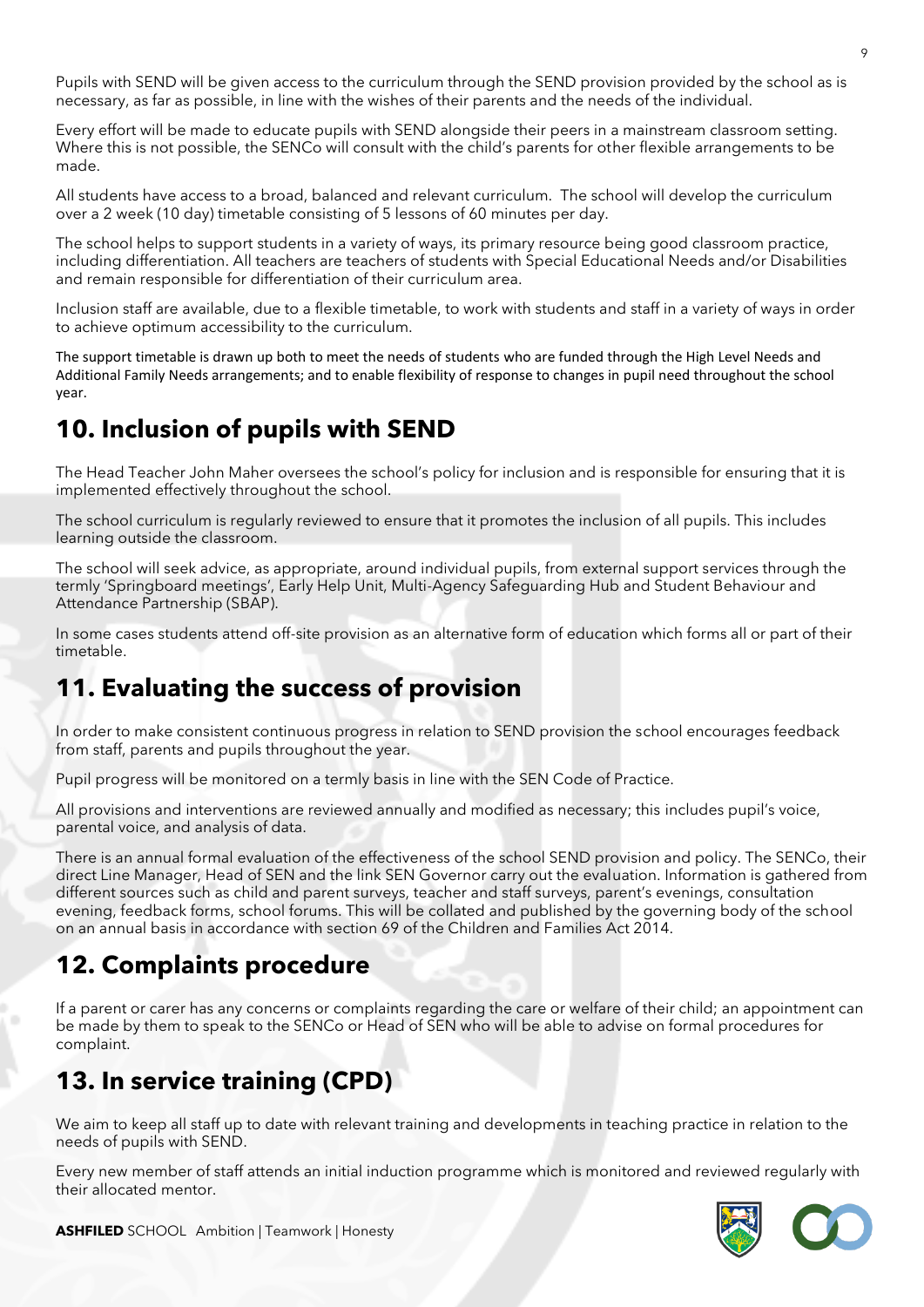Staff attend external training sessions relevant to their specific role. Whole school training is delivered during INSET days.

The SENCo and Head of SEN attend relevant SEND related courses, Family SEND meetings and facilitate/signpost relevant SEND focused external training opportunities for all staff.

### **14. Links to support services**

The school continues to build strong working relationships and links with external support services in order to fully support our pupils with SEND and ensure school inclusion.

Sharing knowledge and information with our support services is key to the effective and successful SEND provision within our school. Any one of the support services may raise concerns about a pupil. This will then be brought to the attention of the SENCo and Head of SEN who will then inform the child's parents.

The following services will be involved as and when is necessary:

Educational Psychology Service, the NHS, Emotional Health & Wellbeing (CAMHS), Social Care as well as signposting to a wider range of organisations available through the Early Help Unit.

### **15. Working in partnerships with parents**

Ashfield School believes that a close working relationship with parents is vital in order to ensure

- a) Early and accurate identification and assessment of SEND leading to the correct intervention and provision
- b) Continuing social and academic progress of children with SEND
- c) Personal and academic targets are set and met effectively

Parents are kept up to date with their child's progress through assessment points, parent's evenings, and reports.

Informal open evenings are planned annually for pupils who access our interventions (Read, Write Inc, Ready to learn, The Lit Programme, Dyslexia Clinic, Numeracy), parents are invited to 'drop in' for an informal discussion and to be able to understand the interventions that are offered.

The team work closely with outside agencies such as the Integrated Childrens Disability Service (ICDS) and Small Steps to offer and coordinate parental help for those who need extra support within the home environment.

The Inclusion and Intervention Faculty offer an 'open door' policy ensuring staff are available to speak to parents and attend any meetings that are requested whenever the need arises. Meetings are always recorded and minutes sent out to the necessary staff.

### **16. Links with other schools**

Ashfield School has close links with other secondary schools in the area; this enables the schools to build a bank of joint resources and to share advice, training and development activities and expertise.

Close links exist between the Ashfield family of schools both in terms of liaison work at the point of transfer and for funding issues. Parents are encouraged to make contact with Inclusion staff before their children start at the school and/or at the New Intake Evening.

When a student leaves Ashfield School, full records are passed onto the student's new school when requested. These will include Pupil Profiles, up-to-date Inclusion records and appropriate examination access arrangements.

### **17. Links with other agencies and voluntary organisations**

Ashfield School invites and seeks advice and support from external agencies in the identification and assessment of, and provision for, pupils with SEND. The SENCo, Head of SEN and level 4 Coordinators are responsible for liaising with the following:

- The Education Psychology Service
- Cognition and Learning Team
- Communication and Interaction Team

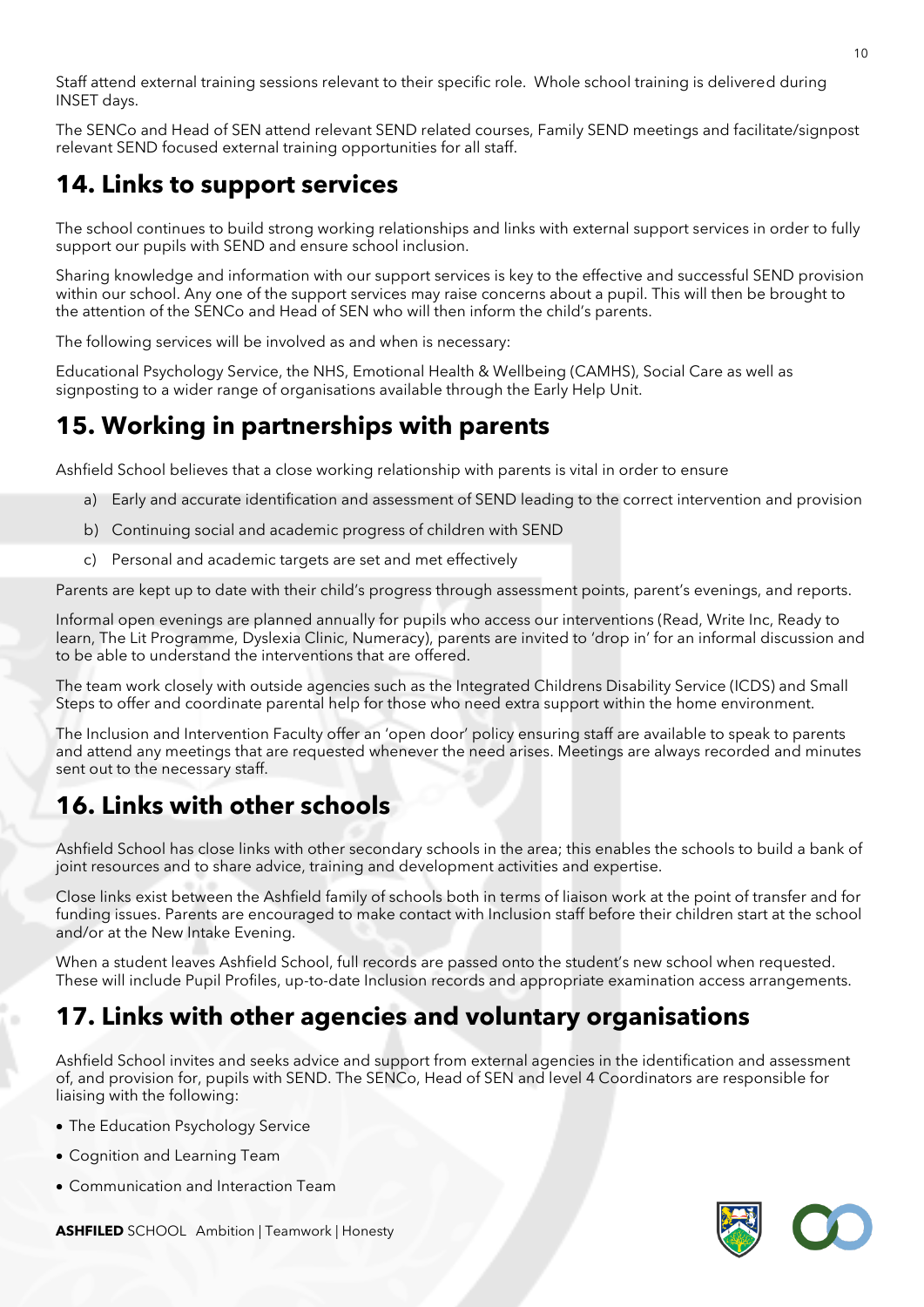- Specialist Outreach Services
- Physical Disability Support Services

### **18. School re-opening and SEND provision**

In relation to SEND provision it's important to note that, whilst schools have had to make changes to the way they deliver education to ensure the education environment is as safe as possible from the risk of coronavirus, their statutory duties for children and young people with SEND remain the same. This means using best endeavours to secure that the special educational provision called for by the pupil's or student's special educational needs is made. They must have regard to the SEN and Disability Code of Practice 2015

#### **What are children and young people with SEND's entitlements if schools are closed or partly closed by a local lockdown?**

For pupils with SEND, the guidance states that schools should work with parents where the pupil can't access learning without adult support. Therefore, as a school we will offer parents/ carers support with providing home learning experiences to meet each child's needs to the best of our capabilities and within the unprecedented times.

#### **What will happen if my child is having difficulties returning to school due to social and emotional difficulties or with their learning.**

If you have a concern then please speak with your child's pastoral team. If your child's class teachers have a concern; they will communicate this with you. The class teachers will communicate this concern with the SENCo. However, a child will not be placed on the SEN register during this period of reintroduction and recovery. Outcomes of any additional work will be shared with you and if difficulties continue to persist following a clear period of intervention, following the graduated response, then we will work collaboratively to ensure that your child's needs are recorded upon the SEN Support register if this is appropriate. School may refer to other agencies for advice or a short-term piece of work or suggest having regular review meetings as a team around the child, following the usual school systems.